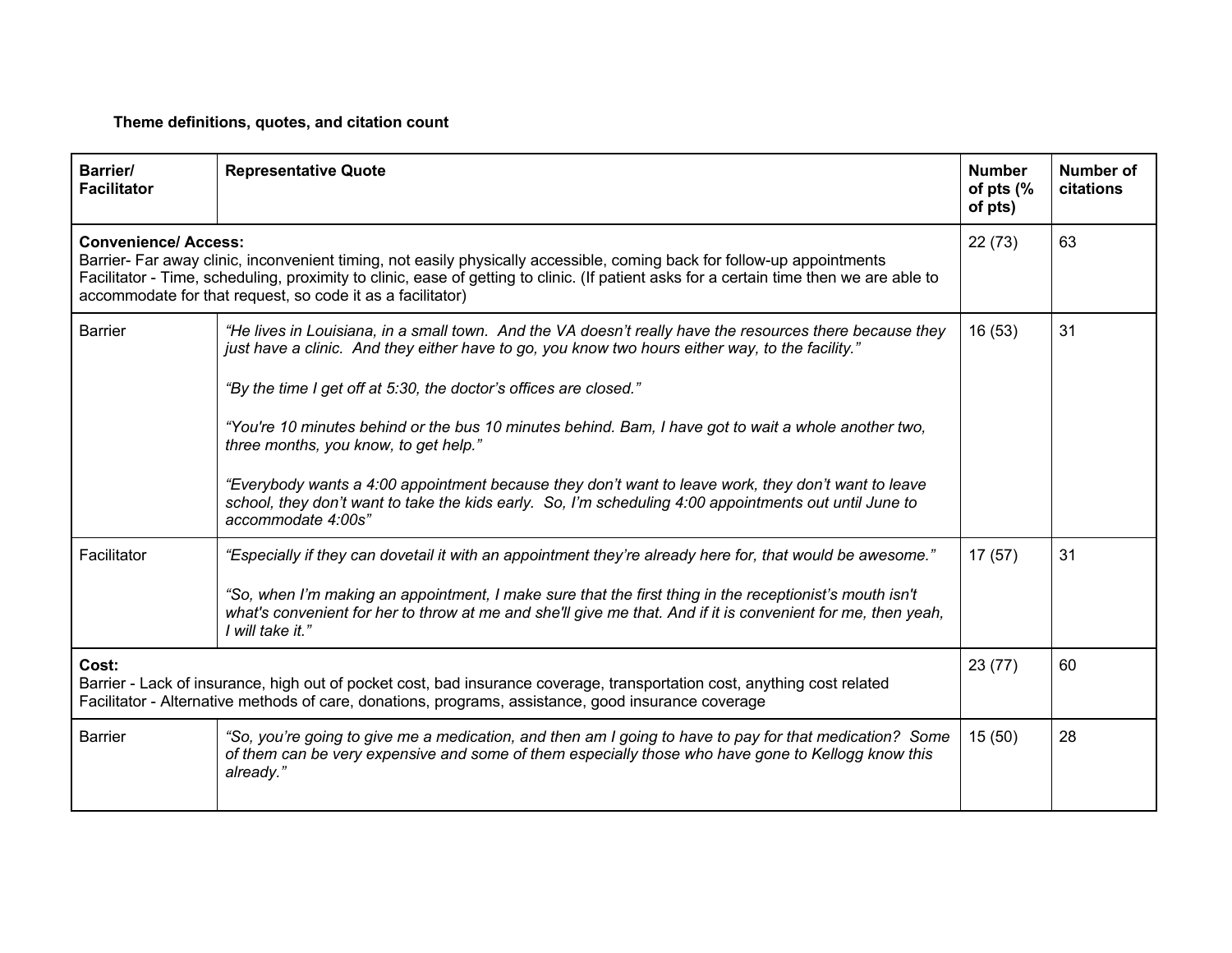|                                            | "[Medications are] super expensive and the first generation is not you might have to take it twice a day. It<br>might be a generic version, it might be. But that's where we have to go because we have to go, you're not<br>getting a Cadillac, you're getting a Volkswagen."                                                        |         |    |
|--------------------------------------------|---------------------------------------------------------------------------------------------------------------------------------------------------------------------------------------------------------------------------------------------------------------------------------------------------------------------------------------|---------|----|
|                                            | "People don't have insurance, and I haven't met a doctor for, a doctor for two years. Because I didn't have<br>any vision insurance. "                                                                                                                                                                                                |         |    |
|                                            | "I don't trust that it's going to actually be free and I can't afford to pay for it and I don't want another bill or<br>another bill collector."                                                                                                                                                                                      |         |    |
| Facilitator                                | "I think the fact that [the research program is] free is a big plus"                                                                                                                                                                                                                                                                  | 19 (63) | 32 |
|                                            | "I think a lot of our patients definitely - would definitely use this and take advantage of it because of that<br>extra cost that you do have to spend even if your health insurance covers an eye exam"                                                                                                                              |         |    |
|                                            | "So, well, because a lot of people don't have the vision coverage. And they'd want to get it, you know,<br>they can get it free and low cost."                                                                                                                                                                                        |         |    |
| Fear:<br>Facilitator - Fear of vision loss | Barrier - Fear of knowing progression or severity of disease (denial)                                                                                                                                                                                                                                                                 | 25(83)  | 49 |
| <b>Barrier</b>                             | "Well, a lot of it is, you know, people fear coming to the doctor and that kind of stuff."                                                                                                                                                                                                                                            | 12(40)  | 14 |
|                                            | "Because most people that's in, who consider themselves in good health when they find out something<br>like this is going on, it just can be very devastating. And a lot of people don't want that. They don't want to<br>know that. So, they'll avoid it as long as possible until they're walking into walls. That's what I found." |         |    |
|                                            | "But that's another thing too. When you, when you go to, so many doctors appointments and you're like,<br>please don't find one more thing wrong with me and then people will avoid going"                                                                                                                                            |         |    |
| Facilitator                                | "It doesn't stop, it doesn't slow down, nothing's going to make it better, you have to get it taken care of or<br>that will happen"                                                                                                                                                                                                   | 15(50)  | 24 |
|                                            | "You're running scared now and you're frightened [] So, you're going to ask what can I do? Is this<br>reversible? How can you help me? Do you need to refer me to somebody else who can help me?"                                                                                                                                     |         |    |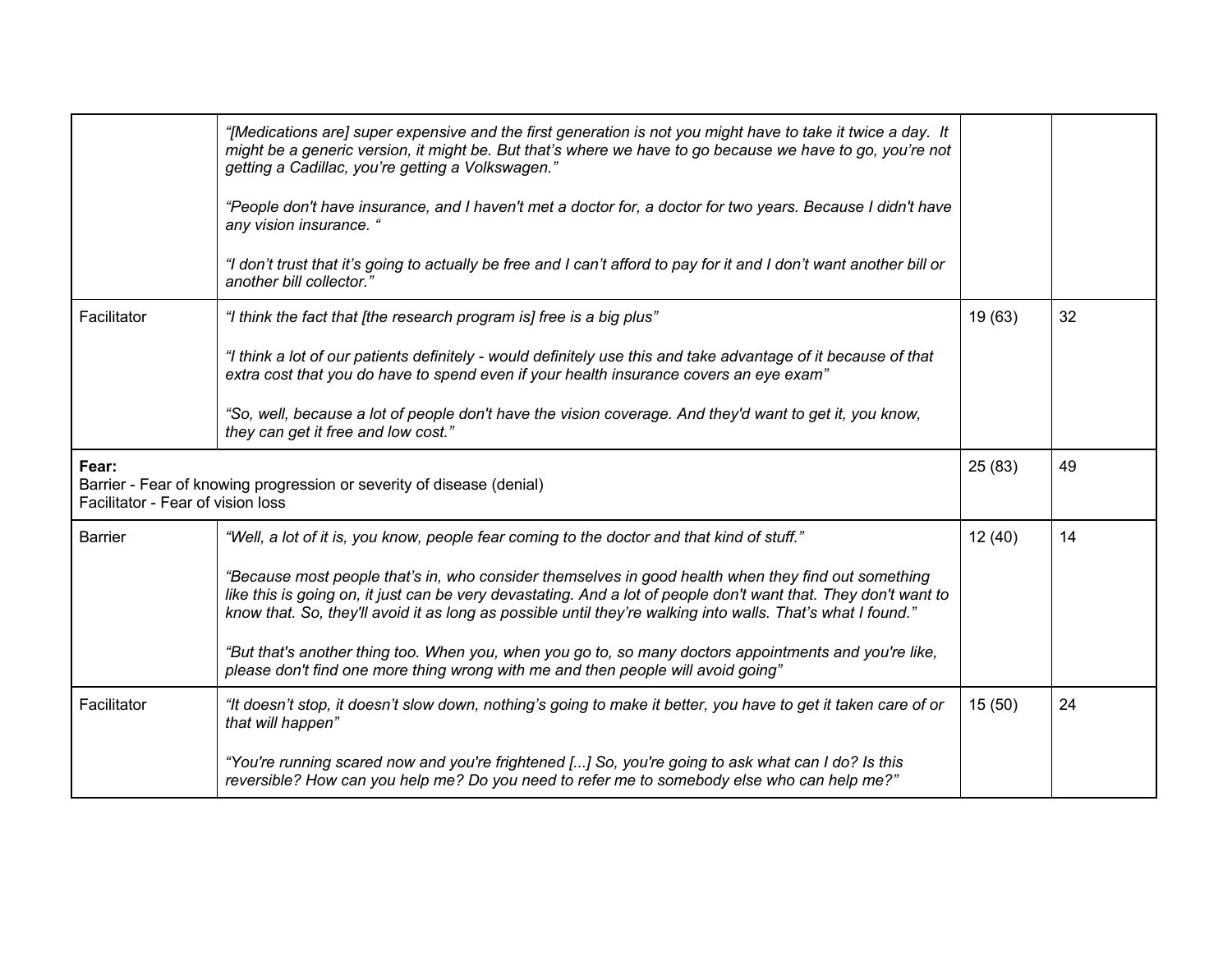| Knowledge:<br>Barrier - Eye disease: Not knowing about glaucoma, not understanding the disease, not understanding the consequences, not<br>understanding demographics of disease; Resources: not having knowledge of available screening/resources<br>Facilitator - Eye disease: Knowledge of glaucoma, personal experience of self or others with eye disease; Resources: having<br>knowledge of available resources and screening.<br>Knowledge of glaucoma: 22 people, 49 total<br>Knowledge of Resources: 11 people, 24 total |                                                                                                                                                                                                                                                                                                                 | 26 (87) | 73 |
|-----------------------------------------------------------------------------------------------------------------------------------------------------------------------------------------------------------------------------------------------------------------------------------------------------------------------------------------------------------------------------------------------------------------------------------------------------------------------------------------------------------------------------------|-----------------------------------------------------------------------------------------------------------------------------------------------------------------------------------------------------------------------------------------------------------------------------------------------------------------|---------|----|
| <b>Barrier</b>                                                                                                                                                                                                                                                                                                                                                                                                                                                                                                                    | Eye disease:<br>"Big barrier here is trying to educate these people. And this research thing can help us find those people<br>and try to educate them, try to make them aware that this is a problem."<br>"People tend to think of glaucoma as just being something that 60, 70, 80-year-old people have, too." | 17(57)  | 30 |
|                                                                                                                                                                                                                                                                                                                                                                                                                                                                                                                                   | <b>Resources:</b><br>"I didn't even realize that you had an eye center here."                                                                                                                                                                                                                                   |         |    |
|                                                                                                                                                                                                                                                                                                                                                                                                                                                                                                                                   | "They don't really take advantage of what's here, you know, because if the information doesn't come<br>directly to them. They don't seek it out."                                                                                                                                                               |         |    |
|                                                                                                                                                                                                                                                                                                                                                                                                                                                                                                                                   | "Yeah. So I think there are couple of things like that within our existing network that would just be<br>good. We'll make sure that our partners know that this is something we're offering now. They can be<br>referring people over here for that."                                                           |         |    |
| Facilitator                                                                                                                                                                                                                                                                                                                                                                                                                                                                                                                       | Eye disease:<br>"So, we are trying to help in any way that we can. But sometimes, actually the education of our patients<br>with the important of knowing that this is your help, you can go blind."                                                                                                            | 21(70)  | 41 |
|                                                                                                                                                                                                                                                                                                                                                                                                                                                                                                                                   | <b>Resources:</b><br>"We certainly are much busier today than we were when we first started. Public knows about it and the<br>word has gotten out. So, this program can certainly help with that also."                                                                                                         |         |    |
|                                                                                                                                                                                                                                                                                                                                                                                                                                                                                                                                   | "I hear about a lot of people that are in need of that but then when they come to Hope, we let them know,<br>guess what, we have somewhere that you can go. And then they will take us up on anything that we can<br>offer them."                                                                               |         |    |
| Language:<br>Barrier- difficulty accessing screening due to language difficulty and trouble with translation                                                                                                                                                                                                                                                                                                                                                                                                                      |                                                                                                                                                                                                                                                                                                                 | 5(17)   | 7  |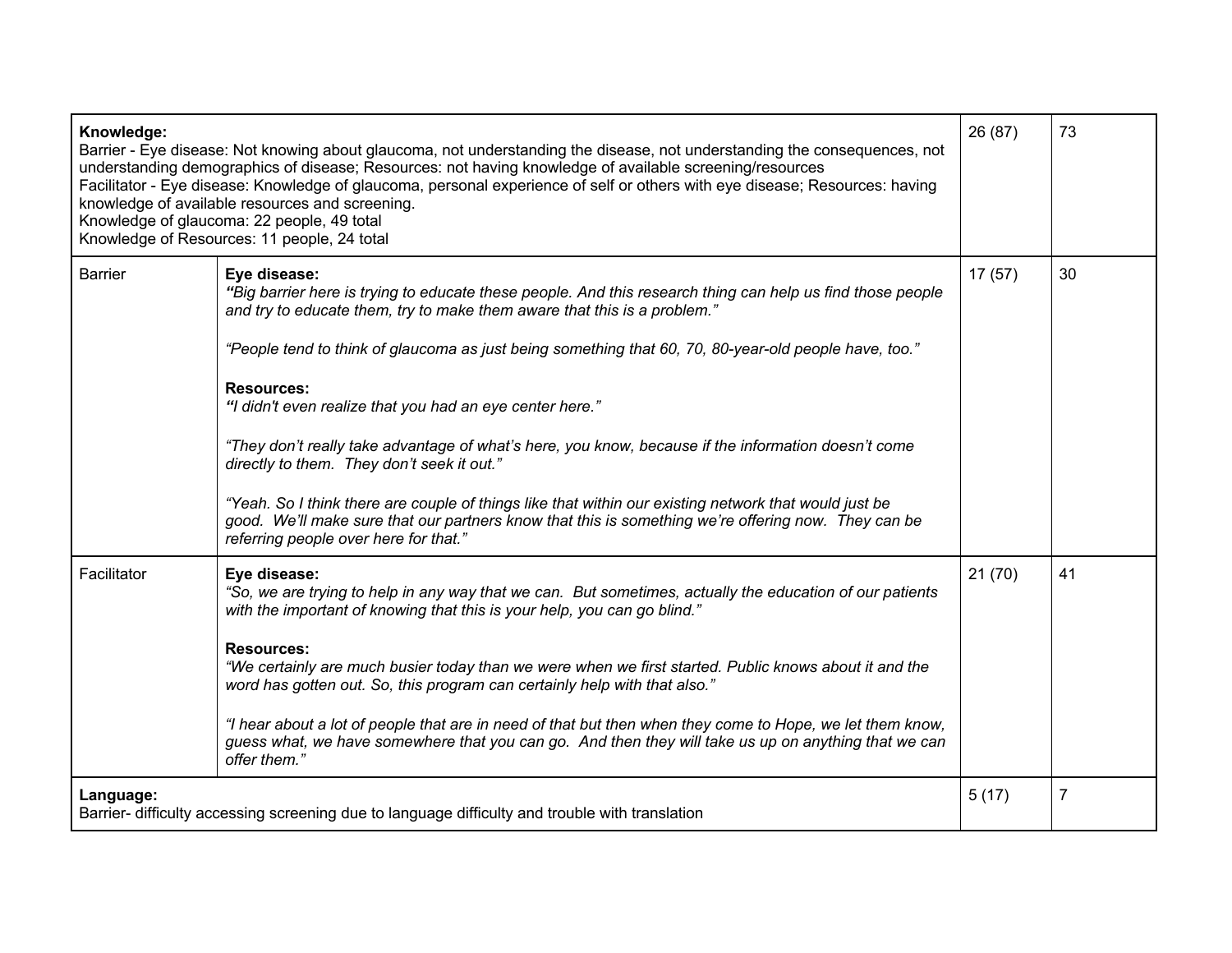| <b>Barrier</b>                                                                                                                                                                | "A lot of them you'll have to have bring translators with them, someone within the family or relative or a<br>friend. We have so many people that come to Hope that have to bring a translator with them."<br>"Well, there is always a language. You know so we typically tell patients here just because we don't have<br>a full range of interpreter services that they need to bring somebody with them" | 5(17)  | 7  |
|-------------------------------------------------------------------------------------------------------------------------------------------------------------------------------|-------------------------------------------------------------------------------------------------------------------------------------------------------------------------------------------------------------------------------------------------------------------------------------------------------------------------------------------------------------------------------------------------------------|--------|----|
| Facilitator                                                                                                                                                                   | None                                                                                                                                                                                                                                                                                                                                                                                                        |        |    |
|                                                                                                                                                                               | Loss of contact: Loss to follow-up, loss of contact information due to changing number or etc                                                                                                                                                                                                                                                                                                               | 7(23)  | 12 |
| <b>Barrier</b>                                                                                                                                                                | "There's a huge no show up patients broken, broken appointments."                                                                                                                                                                                                                                                                                                                                           | 7(23)  | 12 |
|                                                                                                                                                                               | "But the only thing you run into them is that a lot of people's addresses change or they move on and don't<br>have a forwarding address and things like that"                                                                                                                                                                                                                                               |        |    |
|                                                                                                                                                                               | "I don't see too many barriers except for phone numbers changing. Really, I do. People's phone<br>numbers change frequently."                                                                                                                                                                                                                                                                               |        |    |
|                                                                                                                                                                               | "I would say that probably, the number of glaucoma patients that I've seen down through the years, I'm<br>just snatching a number out of the sky because I can see the faces of different individuals. I don't see<br>those patients anymore. What happened? What happened to them? It should be at least 75% maybe<br>more."                                                                               |        |    |
| Facilitator                                                                                                                                                                   | None                                                                                                                                                                                                                                                                                                                                                                                                        |        |    |
| <b>Perceived Need/ Benefit;</b><br>Barrier - Lack of symptoms<br>Facilitator - Perception that their vision or symptoms can benefit from an intervention thus asking for help |                                                                                                                                                                                                                                                                                                                                                                                                             | 22(73) | 45 |
| <b>Barrier</b>                                                                                                                                                                | "And though it's been on my mind, I hadn't done anything about it, but when I started getting blurry vision,<br>I went and got checked out and they said, "You've now become diabetic." I said, "Oh, okay, maybe that's<br>the reason I'm having problems."                                                                                                                                                 | 8(27)  | 9  |
| Facilitator                                                                                                                                                                   | "[Patients] love free glasses. If they know they have a vision problem and they think they might get free<br>glasses out of it, they will be more motivated, I think."                                                                                                                                                                                                                                      | 20(67) | 35 |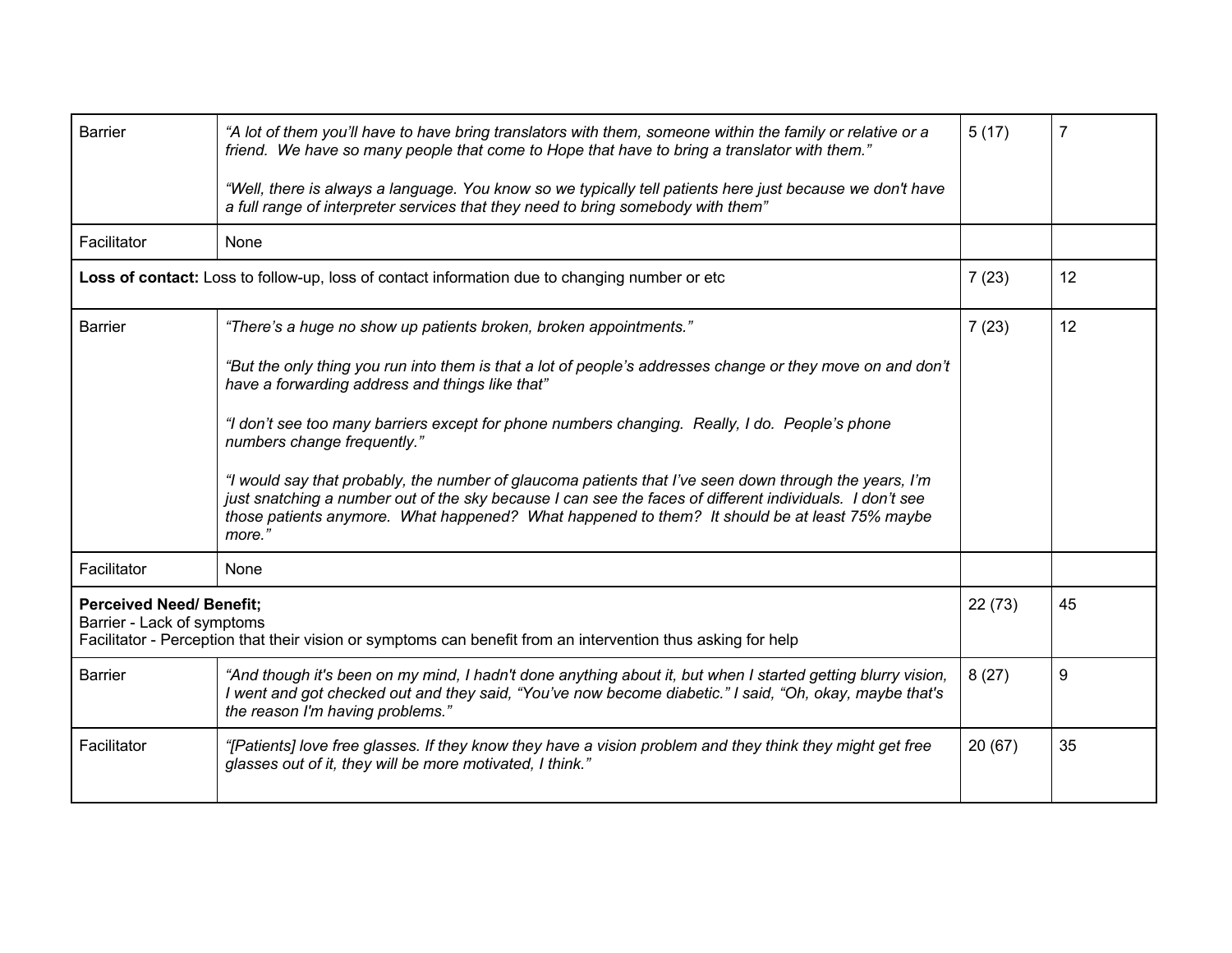|                                                                                                                                                                                                                                        | "I see good at that time. And as soon and then all of a sudden, and it takes a long period of time for it to<br>happen like three months ago, it just happened to start getting darker and darker and I'm saying to<br>myself, I should have went to that appointment. This wouldn't happen to me"                                                                                                                                                                                                                                                                                     |          |    |
|----------------------------------------------------------------------------------------------------------------------------------------------------------------------------------------------------------------------------------------|----------------------------------------------------------------------------------------------------------------------------------------------------------------------------------------------------------------------------------------------------------------------------------------------------------------------------------------------------------------------------------------------------------------------------------------------------------------------------------------------------------------------------------------------------------------------------------------|----------|----|
| <b>Priorities:</b><br>Barrier - Examples of when there are competing priorities, eyesight is not a priority<br>Facilitator - Vision and health as a priority                                                                           |                                                                                                                                                                                                                                                                                                                                                                                                                                                                                                                                                                                        | 30 (100) | 98 |
| <b>Barrier</b>                                                                                                                                                                                                                         | "And many of our own patients you know when you look at their medical history, you know, they you know<br>get a bad diabetes, hypertension, kidney problems, dealing with a family member who's incarcerated and<br>unruly kids, three to four kids, if you do that a juggle schedule to complete the day, just a number of<br>things."<br>"So, they've got their minds on a lot of different things. And eyesight as important as it is, I think is<br>overlooked so much."                                                                                                           | 23(77)   | 49 |
|                                                                                                                                                                                                                                        | "Only people who are conscious about their overall health. I don't see people who are 20 something even<br>concerned about their eyes. I'm listening to people all the time and people that age don't seem to have an<br>idea about what good health is."                                                                                                                                                                                                                                                                                                                              |          |    |
| Facilitator                                                                                                                                                                                                                            | "I've already been [to health screenings], you know, I keep a track of my health because of my age."<br>"Because the way I look at it, like you only go around once, so you better take care of yourself the first<br>time around."<br>"Oh yeah, but when it comes to my vision that's important so I have to use those two hours at work and I<br>may get back of a vacation but"<br>"I'd like to, take care of my eyes. Competitive, good care and find out if I can hope, I hope, there's nothing<br>wrong with them."<br>"my sight is very very important to me, I value my sight. | 22(73)   | 49 |
| Policy:<br>Barrier: All things to do with regulations, rules and bureaucracy that impede patients getting the appropriate screening and<br>time.<br>Facilitator: Policies that encourage patients to make it to screening/appointments |                                                                                                                                                                                                                                                                                                                                                                                                                                                                                                                                                                                        | 7(23)    | 10 |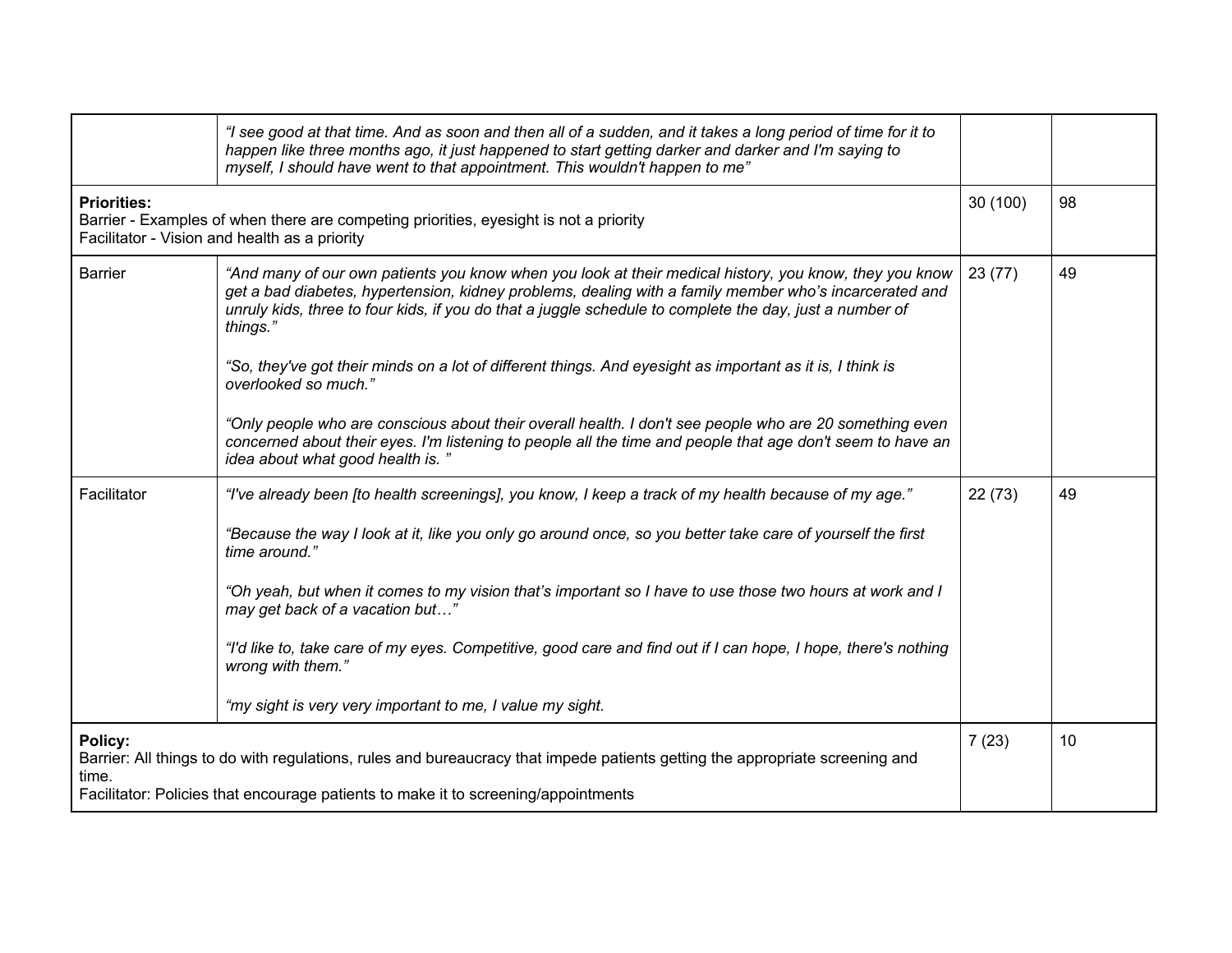| <b>Barrier</b>         | "I think the biggest fear is like medical bureaucracy and that sort of thing that scares people away that it's<br>just too difficult and so it's not worth it. But having maybe something that simple on site, immediate,<br>understandable, I think that's a huge benefit."                                                                                                                                                                                                                                                                                                                                                                                                                                                                                                                                                                                                                                                                                                                                                                                                                                                                                                                                                                                                                                           | 6(20)  | 9              |
|------------------------|------------------------------------------------------------------------------------------------------------------------------------------------------------------------------------------------------------------------------------------------------------------------------------------------------------------------------------------------------------------------------------------------------------------------------------------------------------------------------------------------------------------------------------------------------------------------------------------------------------------------------------------------------------------------------------------------------------------------------------------------------------------------------------------------------------------------------------------------------------------------------------------------------------------------------------------------------------------------------------------------------------------------------------------------------------------------------------------------------------------------------------------------------------------------------------------------------------------------------------------------------------------------------------------------------------------------|--------|----------------|
|                        | "Because sometimes with insurance, the rides, a month are limited. And some people have to keep<br>seeing a specialist, they've like serious appointments, and they've like real severe, illnesses and they<br>can't miss or they, they're seeing different specialists but they ran out of the amount of rides."                                                                                                                                                                                                                                                                                                                                                                                                                                                                                                                                                                                                                                                                                                                                                                                                                                                                                                                                                                                                      |        |                |
| Facilitator            | So then they tried something else where there was some automated calling system that that they had<br>instituted you know, through you know, admin to notifying patients. So, they've tried different things and<br>they've also instituted policies and if you have so many no shows for your appointments that you could<br>not make an appointment here just because I guess people were just abusive"                                                                                                                                                                                                                                                                                                                                                                                                                                                                                                                                                                                                                                                                                                                                                                                                                                                                                                              | 1(3)   | 1              |
| <b>Social Support:</b> | Barrier - Lack of community resources or social support<br>Facilitator - Having good social network, good community support and resources,                                                                                                                                                                                                                                                                                                                                                                                                                                                                                                                                                                                                                                                                                                                                                                                                                                                                                                                                                                                                                                                                                                                                                                             | 22(73) | 41             |
| <b>Barrier</b>         | "Because they usually depend on their adult children to bring them. And a lot of times if the adult children<br>have to pick up somebody from school, it's like "I have to leave by 3:30"                                                                                                                                                                                                                                                                                                                                                                                                                                                                                                                                                                                                                                                                                                                                                                                                                                                                                                                                                                                                                                                                                                                              | 5(17)  | $\overline{5}$ |
| Facilitator            | "I have no problems with [making to my appointments]. I'm here at least one day a week because of the<br>laundry facility, so. And sometimes, on Saturdays with the food pantry and so, I'm here an awful lot."<br>"Just so I think that it's one thing to let folks like we have extensive network of churches who work with<br>us. And a lot of how we'll frame that is people go to churches when they're in need and churches aren't<br>equipped to handle a lot of the things that people have. So we try to be a partner with them that they feel<br>very comfortable referring those people to who are looking for services"<br>" So I think a lot of times clients will first enter for food, because it's a very low barrier program, no<br>requirements of any kind, you can just show up for a meal or you can show up and get emergency bag of<br>food and that sort of thing. And so we end up referring a lot of clients do there. They'll come in for<br>something simple like food and then become aware of other services at Hope."<br>"We don't have a car. Our car, our transportation, so right now, we try to just make them to where, we<br>make all our appointments on our daughter's car. Because we know we can use her car"<br>"Yes, I have a neighbor that can get my child from the bus." | 20(67) | 34             |
|                        |                                                                                                                                                                                                                                                                                                                                                                                                                                                                                                                                                                                                                                                                                                                                                                                                                                                                                                                                                                                                                                                                                                                                                                                                                                                                                                                        |        |                |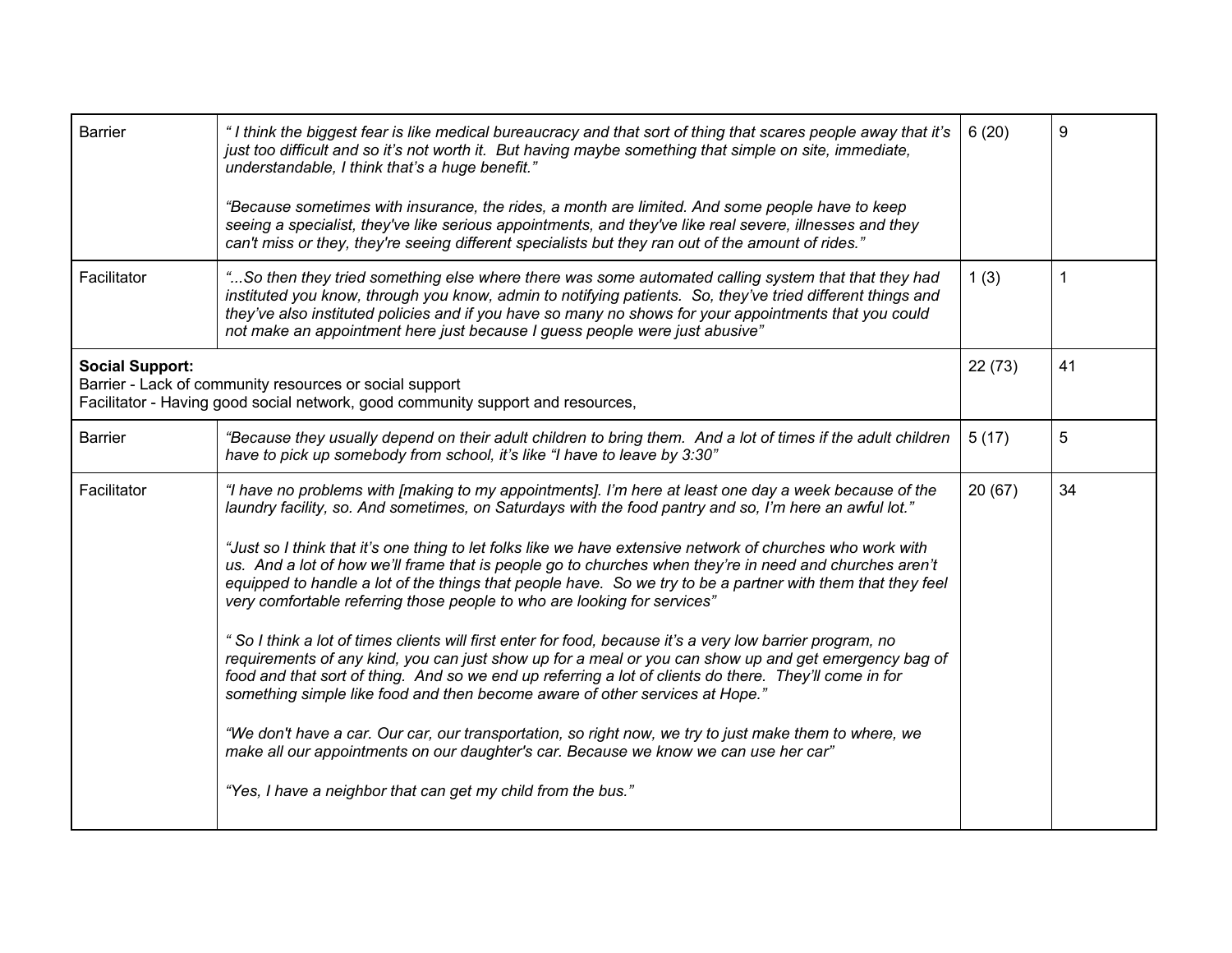|                                                                                                                                                                 | "If I had the time and I had the right supervisor where I could call and say, hey, I got wanted to really – I<br>needed to come to this appointment, I'll use my lunch hour, I'm going to be 30 minutes late, I've really<br>have to do this"                                                    |         |    |
|-----------------------------------------------------------------------------------------------------------------------------------------------------------------|--------------------------------------------------------------------------------------------------------------------------------------------------------------------------------------------------------------------------------------------------------------------------------------------------|---------|----|
| <b>Transportation</b><br>Barrier: Not having transportation to make it to screening or appointments<br>Facilitator: Having access to adequate transportation    |                                                                                                                                                                                                                                                                                                  | 26(3)   | 63 |
| <b>Barrier</b>                                                                                                                                                  | " But those aren't the people who generally have the trouble getting here so much, it's people from Detroit<br>that there's not a bus that goes from Detroit to Ypsi, you know, there ain't anybody from outside the<br>immediate area that lets you that's the biggest barrier for getting"     | 24 (80) | 43 |
|                                                                                                                                                                 | "They might have transportation but I've had patients that have to get up and leave because the person<br>who agreed to bring them here for their medical appointment has to leave."<br>"And transportation, lot of people don't have cars, so lot of our people rely on public transportation." |         |    |
|                                                                                                                                                                 | "An eight and not a 10, because I do take public transportation and things are out of my control."                                                                                                                                                                                               |         |    |
| Facilitator                                                                                                                                                     | "You know, if I didn't have transportation, but I do. I'm fortunate enough to have it, but a lot of people<br>don't."                                                                                                                                                                            | 10(33)  | 20 |
|                                                                                                                                                                 | "Just call them up, make an appointment. Call them up, set up let them know what time you have to be<br>there and what time, you know, you want to when you're leaving. And I think the rule is about like 20<br>minutes prior, 20 minutes after, something like that "                          |         |    |
|                                                                                                                                                                 | "I've already worked it out the night before to double check that my mode of transportation is either going<br>to come pick me up, friends, family. Some people will use Uber."                                                                                                                  |         |    |
| Trust:<br>Barrier - Lacking trust in faculty, staff, or clinic<br>Facilitator - Trusting clinic, reputation of UM, prior good experiences with providers/ site, |                                                                                                                                                                                                                                                                                                  | 18(60)  | 30 |
| <b>Barrier</b>                                                                                                                                                  | "And you know, it's just not worth the effort it takes to get there unless truly it's free. [ not] worth it to<br>take a day off work or to bother figuring out how to get here. And then to find out why you don't qualify,<br>it's not really going to be free for you."                       | 7(23)   | 15 |